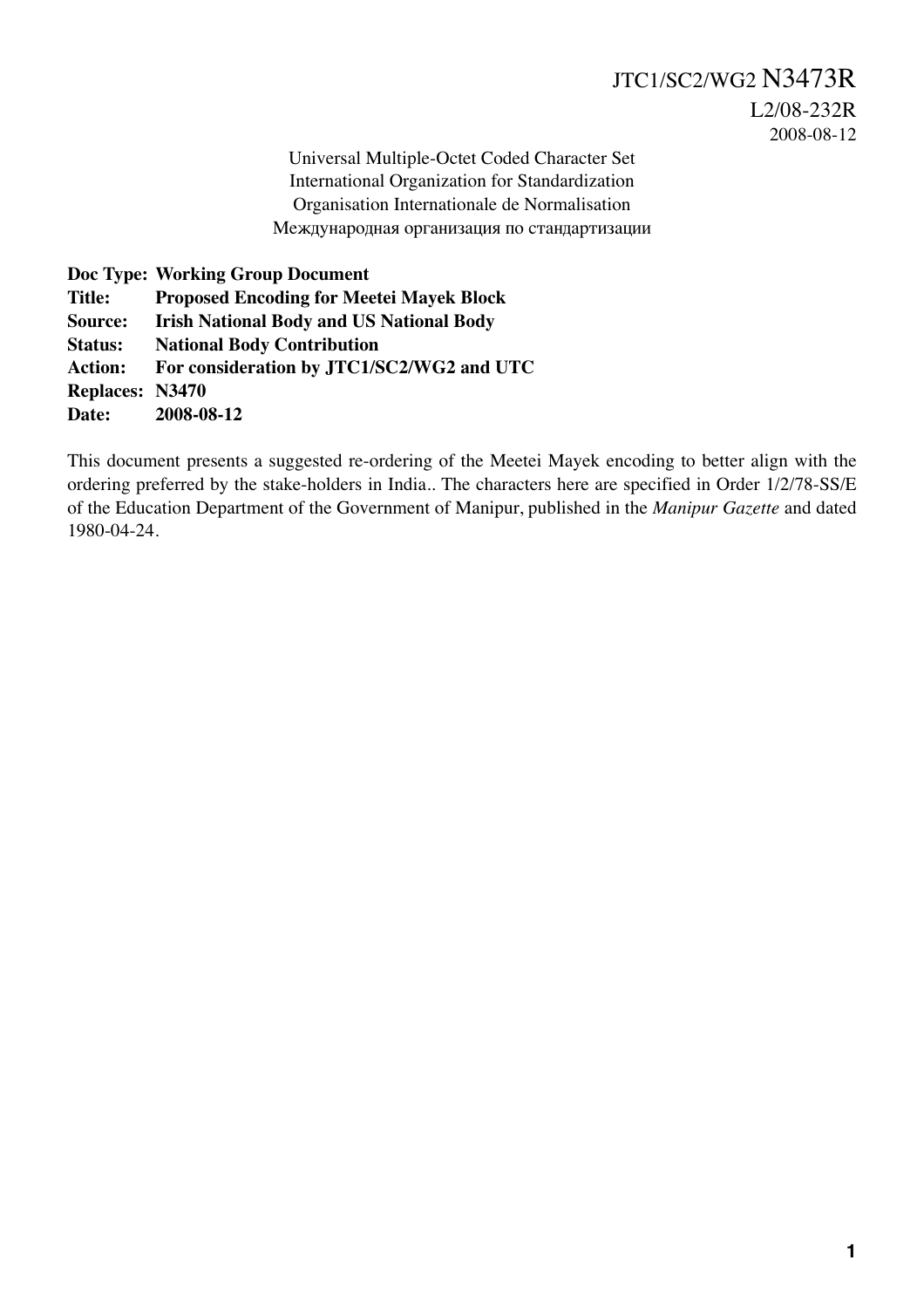|                | <b>ABC</b>                                  | <b>ABD</b>                       | <b>ABE</b>                                                              | ABF        |
|----------------|---------------------------------------------|----------------------------------|-------------------------------------------------------------------------|------------|
| 0              | Ш<br>ABC0                                   | に<br>ABD0                        | $\mathcal{L}% _{0}^{\prime}=\mathcal{L}_{\mathrm{CL}}^{\prime}$<br>ABE0 | O<br>ABF0  |
| 1              | <u>(</u><br>ABC1                            | $\Pi$<br>ABD <sub>1</sub>        | Ш<br>ABE1                                                               | ဇွ<br>ABF1 |
| $\overline{c}$ | $\overline{\mathbf{C}}$<br>ABC <sub>2</sub> | 邒<br>ABD <sub>2</sub>            | 万<br>ABE2                                                               | ဇွ<br>ABF2 |
| 3              | 压<br>ABC3                                   | Z<br>ABD3                        | ಿ<br>ABE3                                                               | ႙ၟ<br>ABF3 |
| 4              | ABC4                                        | ᢡ<br>ABD4                        | ੀ                                                                       | රි<br>ABF4 |
| 5              | $\overline{\boldsymbol{U}}$                 | ${\bf Z}$                        | ABE4<br>$\hat{\mathcal{L}}$<br>ABE5                                     | ၉          |
| 6              | ABC5<br>又                                   | ABD5<br>$\overline{\mathcal{C}}$ | ං                                                                       | ABF5<br>ତ୍ |
| 7              | ABC6<br>$2\overline{c}$                     | ABD6<br>$\overline{\delta}$ (    | ABE6<br>ዏ<br>$\ddot{\circ}$                                             | ABF6<br>ℬ  |
| 8              | ABC7<br>$\overline{\mathcal{F}}$            | ABD7<br>瓦                        | ABE7<br>$\bigcirc$<br>∾                                                 | ABF7<br>န  |
| 9              | ABC8<br>⅏                                   | ABD8<br>द्व                      | ABE8<br>့မှ<br>$\langle \rangle$                                        | ABF8<br>ௐ  |
| A              | ABC9<br>$\overline{\mathbf{r}}$             | ABD9<br>ग                        | ABE9<br>9<br>$\bigcirc$                                                 | ABF9       |
| В              | ABCA<br>又                                   | ABDA<br>${I\!I\!T}$              | ABEA                                                                    |            |
| С              | ABCB<br><u>द</u> र                          | ABDB                             | ABEB<br>$\langle \cdot \rangle$                                         |            |
| D              | ABCC                                        | ABDC<br>F                        | ABEC<br>ୁ                                                               |            |
|                | <b>ABCD</b><br><u>प्रू</u>                  | ABDD<br>Ж                        | ABED                                                                    |            |
| E              | ABCE                                        | ABDE<br>le)                      |                                                                         |            |
| F              | ABCF                                        | ABDF                             |                                                                         |            |

2 Date: 2008-08-12

Printed using UniBook™ (http://www.unicode.org/unibook/)